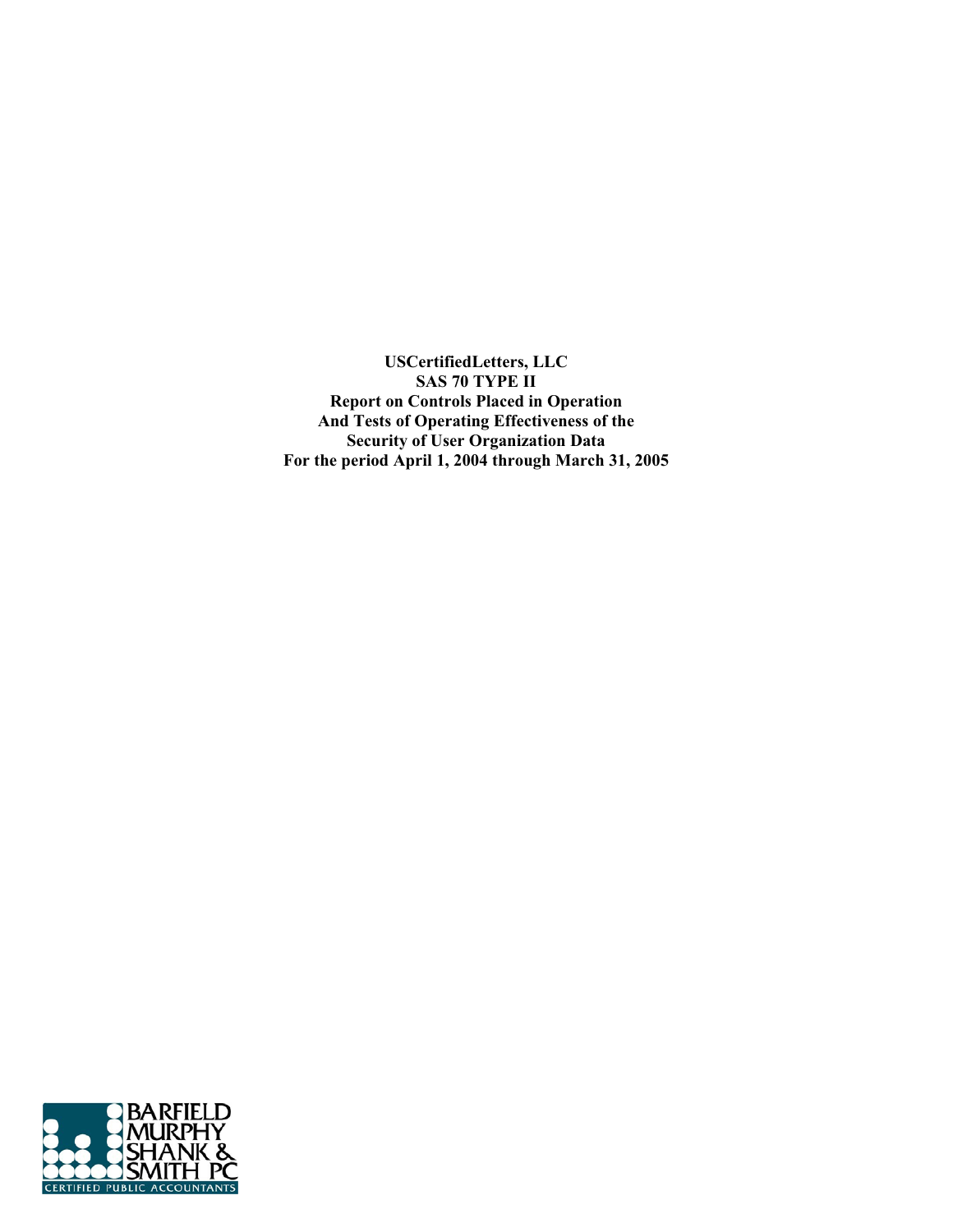## **TABLE OF CONTENTS**

|  | II. CONTROL OBJECTIVES, CONTROLS AND TEST OF OPERATING   |  |
|--|----------------------------------------------------------|--|
|  | <b>III. INFORMATION PROVIDED BY INDEPENDENT AUDITORS</b> |  |
|  |                                                          |  |
|  |                                                          |  |

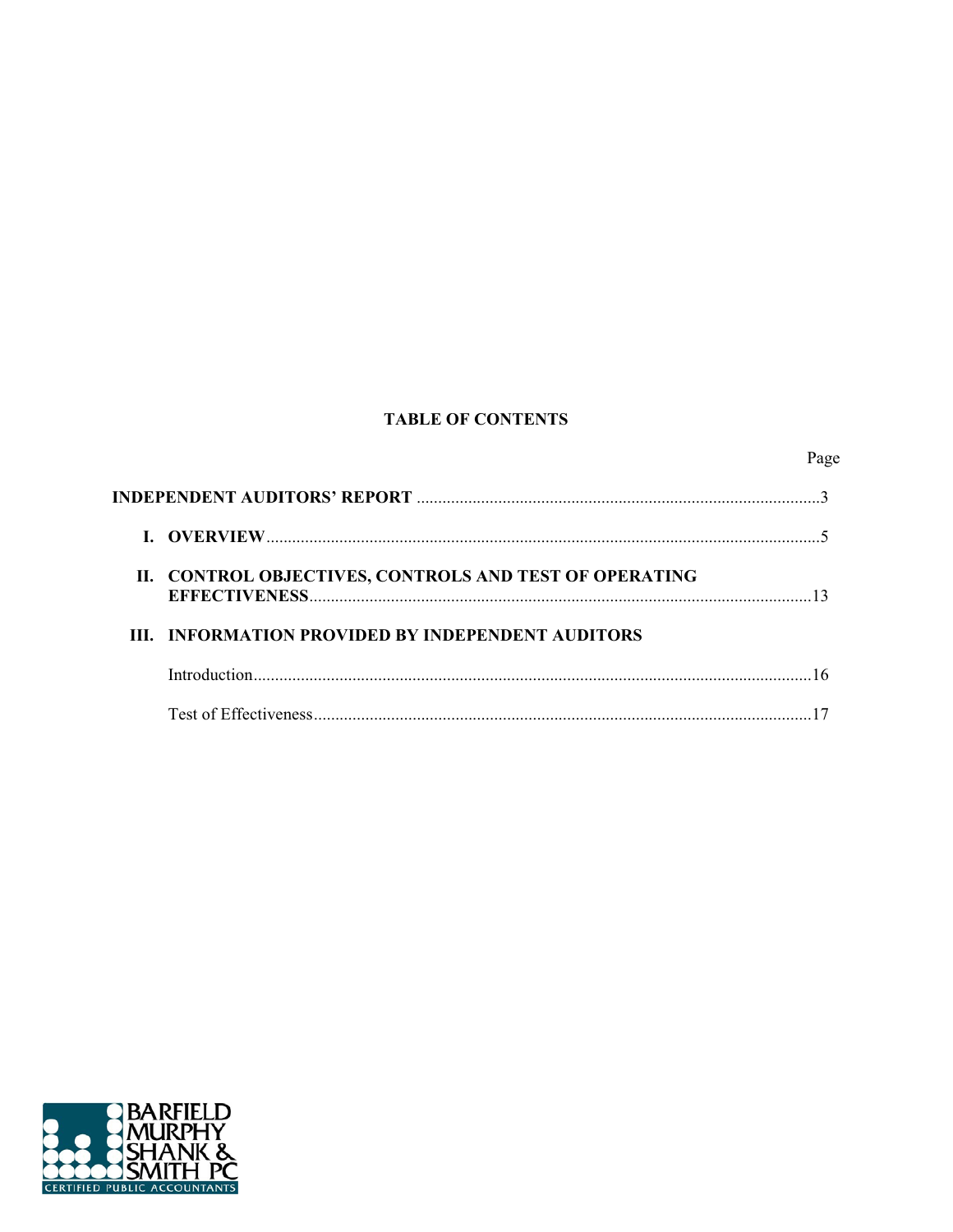

1121 Riverchase Office Road Birmingham, Alabama 35244 (205) 982-5500 (205) 982-5501 fax

Keith M. Barfield, CPA Donald W. Murphy, Jr., CPA John P. Shank, CPA Steven N. Smith, CPA Dianne L. Hart, CPA Myra S. Roberts, CPA A. Jackson Knight, CPA David R. King Derrel G. Curry, CPA

## **INDEPENDENT AUDITORS' REPORT**

USCertifiedLetters, LLC Birmingham, Alabama

We have examined the accompanying description of USCertifiedLetters, LLC (the Company) controls related to the security of a user organization's data**.** Our examination included procedures to obtain reasonable assurance about whether (1) the accompanying description presents fairly, in all material respects, the Company's controls that may be relevant to a user organization's internal control as it relates to the security of a user's data, (2) the controls included in the description were suitably designed to achieve the control objectives specified in the description and if those controls were complied with satisfactorily, and (3) such controls have been placed in operation as of March 31, 2005. The management of the Company specified the control objectives. Our examination was performed in accordance with standards established by the American Institute of Certified Public Accountants and included those procedures we considered necessary in the circumstances to obtain a reasonable basis for rendering our opinion.

In our opinion, the accompanying description of the controls applicable to the operations of the Company presents fairly, in all material respects, the relevant aspects of Company's controls that had been placed in operation as of March 31, 2005. Also, in our opinion, the controls, as described, are suitably designed to provide reasonable assurance that the specified control objectives would be achieved if the described controls were complied with satisfactorily.

In addition to the procedures we considered necessary to render our opinion as expressed in the previous paragraph, we applied tests to specific controls to obtain evidence about their effectiveness in meeting the control objectives during the period from April 1, 2004 to March 31, 2005. The specific controls, nature, timing, extent and results of the tests are listed in this report. This information has been provided to user organizations of the Company and to their auditors to be taken into consideration, along with information about the internal controls at user organizations, when making assessments of control risk for user organizations. In our opinion, the controls that were tested were operating with sufficient effectiveness to provide reasonable, but not absolute, assurance that the control objectives specified were achieved during the period. However, the scope of our engagement did not include tests to determine whether control objectives not listed were achieved; accordingly, we express no opinion on the achievement of control objectives not included in this report.

The relative effectiveness and significance of specific controls of the Company and their effect on assessments of control risk at user organizations are dependent on their interaction with the controls, and other factors present at individual user organizations. We have performed no procedures to evaluate the effectiveness of controls at individual user organizations.

The description of controls at the Company is as of March 31, 2005, and information about tests of the operating effectiveness of specified controls covers the period from April 1, 2004 to March 31, 2005. Any projection of such information to the future is subject to the risk that, because of change, the